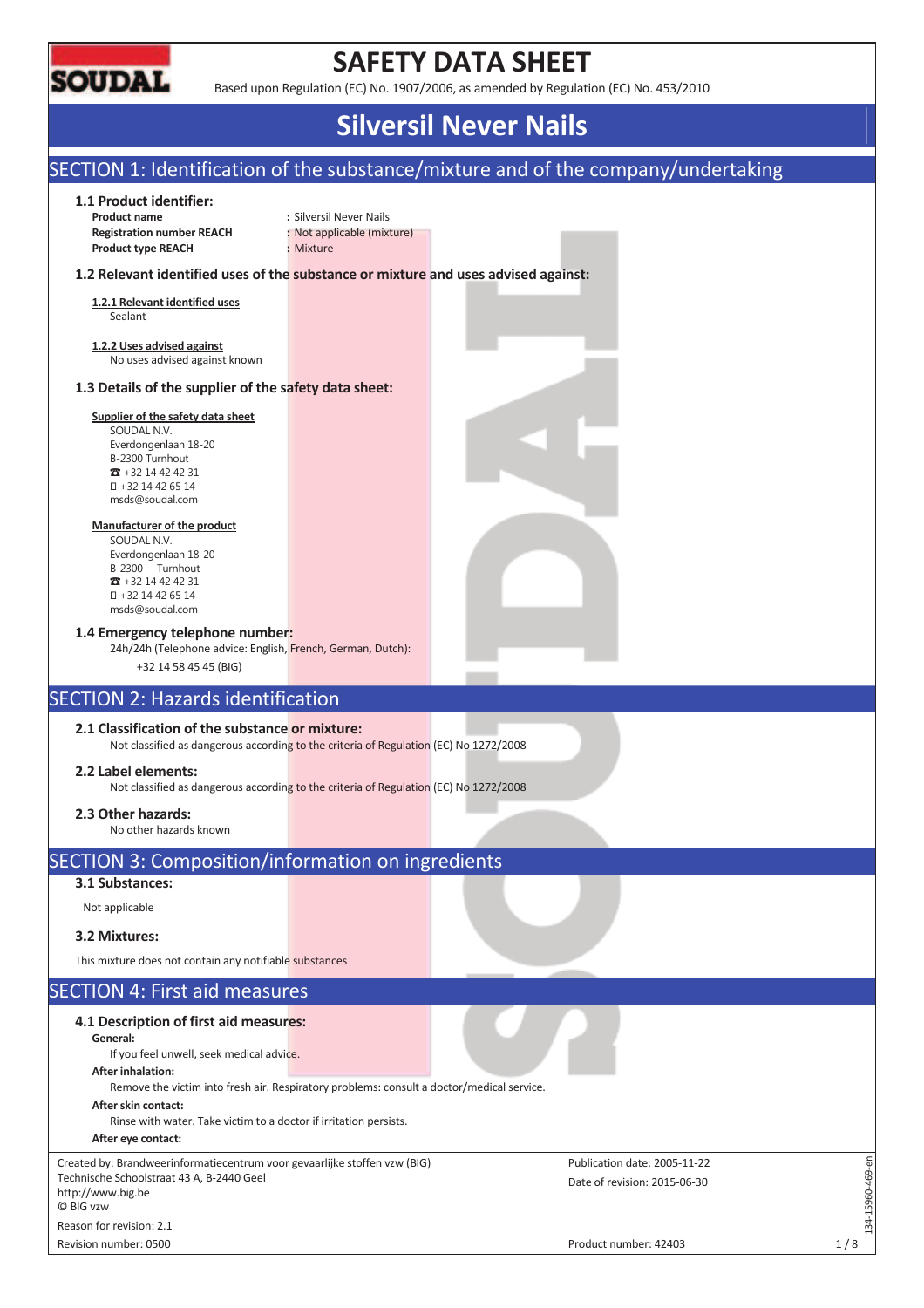## **Silversil Never Nails**  Rinse with water. Take victim to an ophthalmologist if irritation persists. **After ingestion:**  Rinse mouth with water. Consult a doctor/medical service if you feel unwell. **4.2 Most important symptoms and effects, both acute and delayed: 4.2.1 Acute symptoms After inhalation:**  No effects known. **After skin contact:**  No effects known. **After eye contact:**  No effects known. **After ingestion:**  No effects known. **4.2.2 Delayed symptoms**  No effects known. **4.3 Indication of any immediate medical attention and special treatment needed:** If applicable and available it will be listed below. SECTION 5: Firefighting measures **5.1 Extinguishing media: 5.1.1 Suitable extinguishing media:**  Adapt extinguishing media to the environment. **5.1.2 Unsuitable extinguishing media:** No unsuitable extinguishing media known. **5.2 Special hazards arising from the substance or mixture:** Upon combustion: CO and CO2 are formed. **5.3 Advice for firefighters: 5.3.1 Instructions:**  No specific fire-fighting instructions required. **5.3.2 Special protective equipment for fire-fighters:**  Gloves. Protective clothing. Heat/fire exposure: compressed air/oxygen apparatus. SECTION 6: Accidental release measures **6.1 Personal precautions, protective equipment and emergency procedures:** No naked flames. **6.1.1 Protective equipment for non-emergency personnel**  See heading 8.2 **6.1.2 Protective equipment for emergency responders** Gloves. Protective clothing. Suitable protective clothing See heading 8.2 **6.2 Environmental precautions:** Contain leaking substance. Use appropriate containment to avoid environmental contamination. **6.3 Methods and material for containment and cleaning up:** Scoop solid spill into closing containers. Clean contaminated surfaces with a soap solution. Wash clothing and equipment after handling. **6.4 Reference to other sections:** See heading 13. SECTION 7: Handling and storage The information in this section is a general description. If applicable and available, exposure scenarios are attached in annex. Always use the relevant exposure scenarios that correspond to your identified use. **7.1 Precautions for safe handling:** Observe normal hygiene standards. Keep container tightly closed. **7.2 Conditions for safe storage, including any incompatibilities: 7.2.1 Safe storage requirements:**  Store at room temperature. Meet the legal requirements. Max. storage time: 1 year(s). **7.2.2 Keep away from:**  Heat sources. **7.2.3 Suitable packaging material:**  Reason for revision: 2.1 **Publication date: 2005-11-22** Publication date: 2005-11-22 Date of revision: 2015-06-30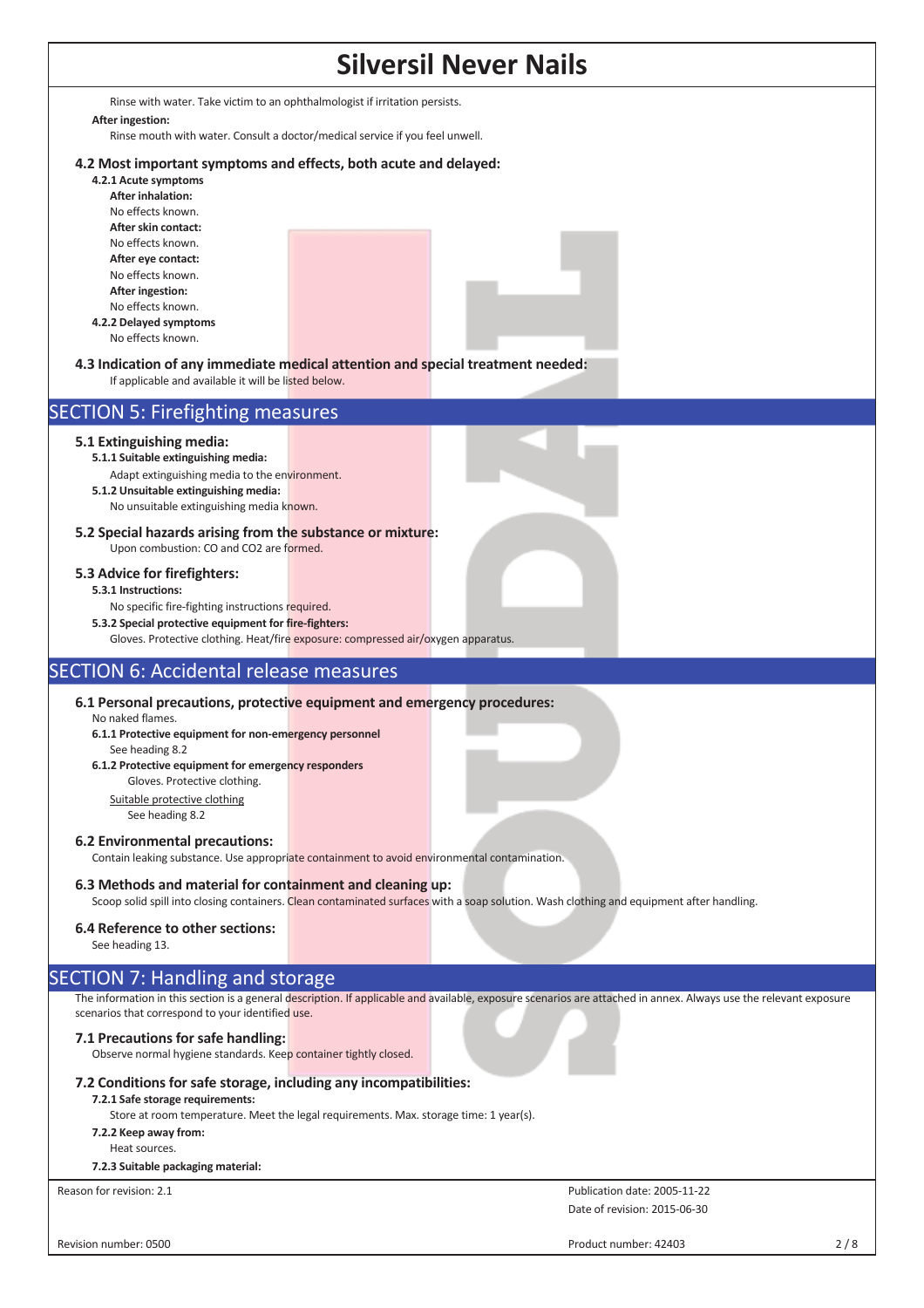Synthetic material.

## **7.2.4 Non suitable packaging material:**

No data available

## **7.3 Specific end use(s):**

If applicable and available, exposure scenarios are attached in annex. See information supplied by the manufacturer.

| SECTION 8: Exposure controls/personal protection                              |                                                                                                                                                                   |
|-------------------------------------------------------------------------------|-------------------------------------------------------------------------------------------------------------------------------------------------------------------|
| 8.1 Control parameters:<br>8.1.1 Occupational exposure                        |                                                                                                                                                                   |
| a) Occupational exposure limit values                                         |                                                                                                                                                                   |
| If limit values are applicable and available these will be listed below.      |                                                                                                                                                                   |
|                                                                               |                                                                                                                                                                   |
| b) National biological limit values                                           |                                                                                                                                                                   |
| If limit values are applicable and available these will be listed below.      |                                                                                                                                                                   |
| 8.1.2 Sampling methods                                                        |                                                                                                                                                                   |
| If applicable and available it will be listed below.                          |                                                                                                                                                                   |
| 8.1.3 Applicable limit values when using the substance or mixture as intended |                                                                                                                                                                   |
| If limit values are applicable and available these will be listed below.      |                                                                                                                                                                   |
| 8.1.4 DNEL/PNEC values                                                        |                                                                                                                                                                   |
| If applicable and available it will be listed below.                          |                                                                                                                                                                   |
| 8.1.5 Control banding                                                         |                                                                                                                                                                   |
| If applicable and available it will be listed below.                          |                                                                                                                                                                   |
| 8.2 Exposure controls:                                                        |                                                                                                                                                                   |
|                                                                               | The information in this section is a general description. If applicable and available, exposure scenarios are attached in annex. Always use the relevant exposure |
| scenarios that correspond to your identified use.                             |                                                                                                                                                                   |
| 8.2.1 Appropriate engineering controls                                        |                                                                                                                                                                   |
| 8.2.2 Individual protection measures, such as personal protective equipment   |                                                                                                                                                                   |
|                                                                               | Observe normal hygiene standards. Keep container tightly closed. Do not eat, drink or smoke during work.                                                          |
| a) Respiratory protection:                                                    |                                                                                                                                                                   |
| Respiratory protection not required in normal conditions.                     |                                                                                                                                                                   |
| b) Hand protection:                                                           |                                                                                                                                                                   |
| Gloves.                                                                       |                                                                                                                                                                   |
| c) Eye protection:                                                            |                                                                                                                                                                   |
| Eye protection not required in normal conditions.                             |                                                                                                                                                                   |
| d) Skin protection:                                                           |                                                                                                                                                                   |
| Protective clothing.                                                          |                                                                                                                                                                   |
| 8.2.3 Environmental exposure controls:                                        |                                                                                                                                                                   |
| See headings 6.2, 6.3 and 13                                                  |                                                                                                                                                                   |
| <b>CONTRACTOR</b><br>-------                                                  |                                                                                                                                                                   |

## SECTION 9: Physical and chemical properties

### **9.1 Information on basic physical and chemical properties:**

| Physical form                                                                         | Paste                                                  |  |  |
|---------------------------------------------------------------------------------------|--------------------------------------------------------|--|--|
| Odour                                                                                 | Characteristic odour                                   |  |  |
| Odour threshold                                                                       | No data available                                      |  |  |
| Colour                                                                                | Variable in colour, depending on the composition       |  |  |
| Particle size                                                                         | No data available                                      |  |  |
| <b>Explosion limits</b>                                                               | No data available                                      |  |  |
| Flammability                                                                          | Non-flammable                                          |  |  |
| Log Kow                                                                               | Not applicable (mixture)                               |  |  |
| Dynamic viscosity                                                                     | No data available                                      |  |  |
| Kinematic viscosity                                                                   | No data available                                      |  |  |
| Melting point                                                                         | No data available                                      |  |  |
| <b>Boiling point</b>                                                                  | No data available                                      |  |  |
| Flash point                                                                           | No data available                                      |  |  |
| Evaporation rate                                                                      | No data available                                      |  |  |
| Relative vapour density                                                               | Not applicable                                         |  |  |
| Vapour pressure                                                                       | No data available                                      |  |  |
| Solubility                                                                            | No data available                                      |  |  |
| Relative density                                                                      | $1 - 1.5$                                              |  |  |
| Decomposition temperature                                                             | No data available                                      |  |  |
| Auto-ignition temperature                                                             | No data available                                      |  |  |
| No chemical group associated with explosive properties<br><b>Explosive properties</b> |                                                        |  |  |
| Oxidising properties                                                                  | No chemical group associated with oxidising properties |  |  |
| юH                                                                                    | No data available                                      |  |  |

#### **9.2 Other information:**

Reason for revision: 2.1 **Publication date: 2005-11-22 Publication date: 2005-11-22** Date of revision: 2015-06-30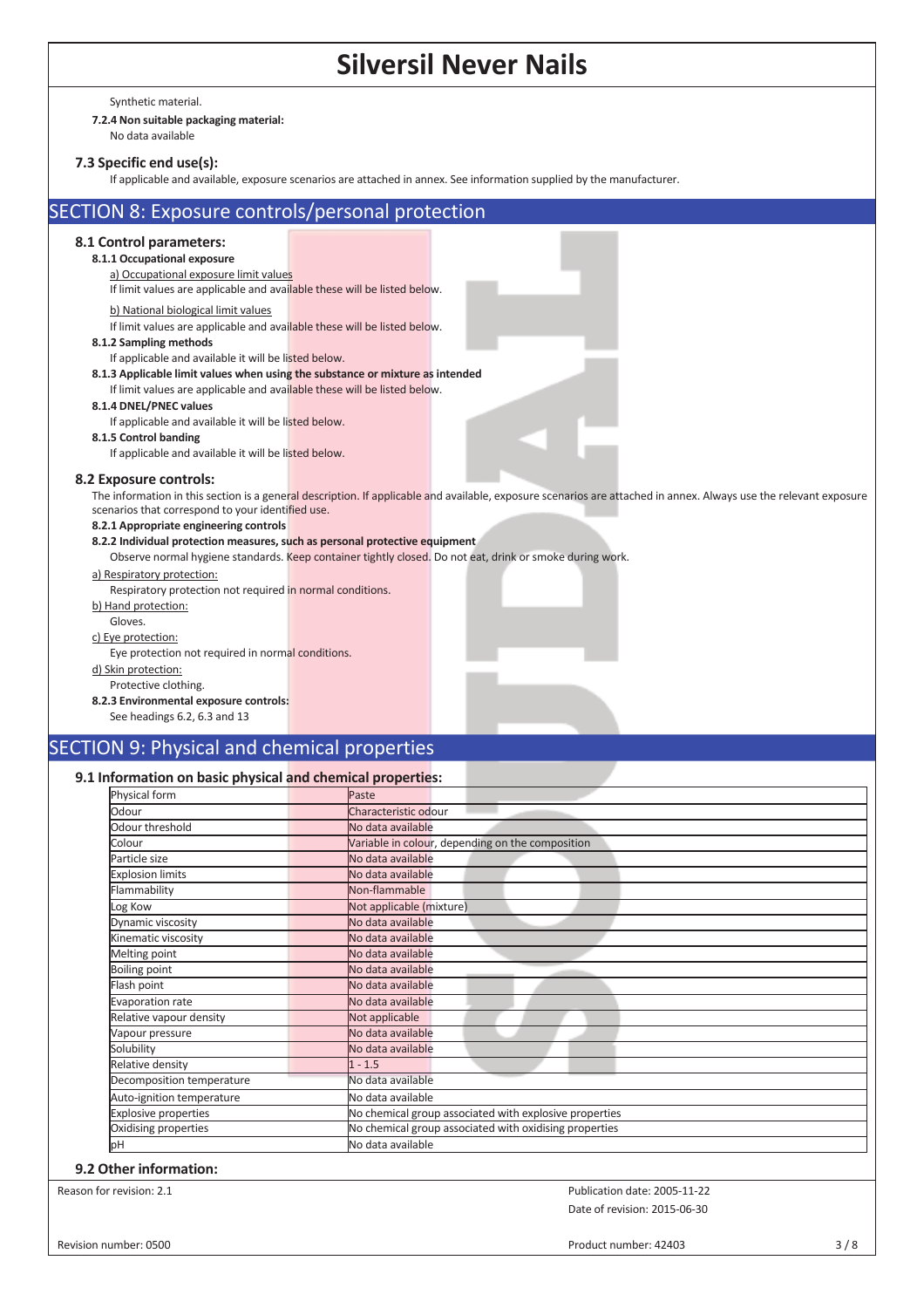| Absolute density                                                                                                                                                                                                                                                                          | 1000 kg/m <sup>3</sup> - 1500 kg/m <sup>3</sup> |  |
|-------------------------------------------------------------------------------------------------------------------------------------------------------------------------------------------------------------------------------------------------------------------------------------------|-------------------------------------------------|--|
| <b>SECTION 10: Stability and reactivity</b>                                                                                                                                                                                                                                               |                                                 |  |
| 10.1 Reactivity:<br>No data available.                                                                                                                                                                                                                                                    |                                                 |  |
| 10.2 Chemical stability:<br>Stable under normal conditions.                                                                                                                                                                                                                               |                                                 |  |
| 10.3 Possibility of hazardous reactions:<br>No data available.                                                                                                                                                                                                                            |                                                 |  |
| 10.4 Conditions to avoid:<br>No data available.                                                                                                                                                                                                                                           |                                                 |  |
| 10.5 Incompatible materials:<br>No data available.                                                                                                                                                                                                                                        |                                                 |  |
| 10.6 Hazardous decomposition products:<br>Upon combustion: CO and CO2 are formed.                                                                                                                                                                                                         |                                                 |  |
| <b>SECTION 11: Toxicological information</b>                                                                                                                                                                                                                                              |                                                 |  |
| 11.1 Information on toxicological effects:<br>11.1.1 Test results                                                                                                                                                                                                                         |                                                 |  |
| <b>Acute toxicity</b>                                                                                                                                                                                                                                                                     |                                                 |  |
| <b>Silversil Never Nails</b><br>No (test) data on the mixture available<br>Judgement is based on the relevant ingredients<br>Conclusion<br>Not classified for acute toxicity                                                                                                              |                                                 |  |
| Corrosion/irritation                                                                                                                                                                                                                                                                      |                                                 |  |
| <b>Silversil Never Nails</b><br>No (test) data on the mixture available<br>Judgement is based on the relevant ingredients<br>Conclusion<br>Not classified as irritating to the skin<br>Not classified as irritating to the eyes<br>Not classified as irritating to the respiratory system |                                                 |  |
| Respiratory or skin sensitisation                                                                                                                                                                                                                                                         |                                                 |  |
| <b>Silversil Never Nails</b><br>No (test)data on the mixture available<br>Judgement is based on the relevant ingredients<br>Conclusion<br>Not classified as sensitizing for inhalation<br>Not classified as sensitizing for skin                                                          |                                                 |  |
| Specific target organ toxicity                                                                                                                                                                                                                                                            |                                                 |  |
| <b>Silversil Never Nails</b><br>No (test) data on the mixture available<br>Judgement is based on the relevant ingredients<br>Conclusion<br>Not classified for subchronic toxicity                                                                                                         |                                                 |  |
| Mutagenicity (in vitro)                                                                                                                                                                                                                                                                   |                                                 |  |
| <b>Silversil Never Nails</b><br>No (test) data on the mixture available                                                                                                                                                                                                                   |                                                 |  |
| Mutagenicity (in vivo)                                                                                                                                                                                                                                                                    |                                                 |  |
| <b>Silversil Never Nails</b><br>No (test)data on the mixture available                                                                                                                                                                                                                    |                                                 |  |
| Carcinogenicity                                                                                                                                                                                                                                                                           |                                                 |  |

Reason for revision: 2.1 **Publication date: 2005-11-22** Publication date: 2005-11-22

Revision number: 0500 4/8

Date of revision: 2015-06-30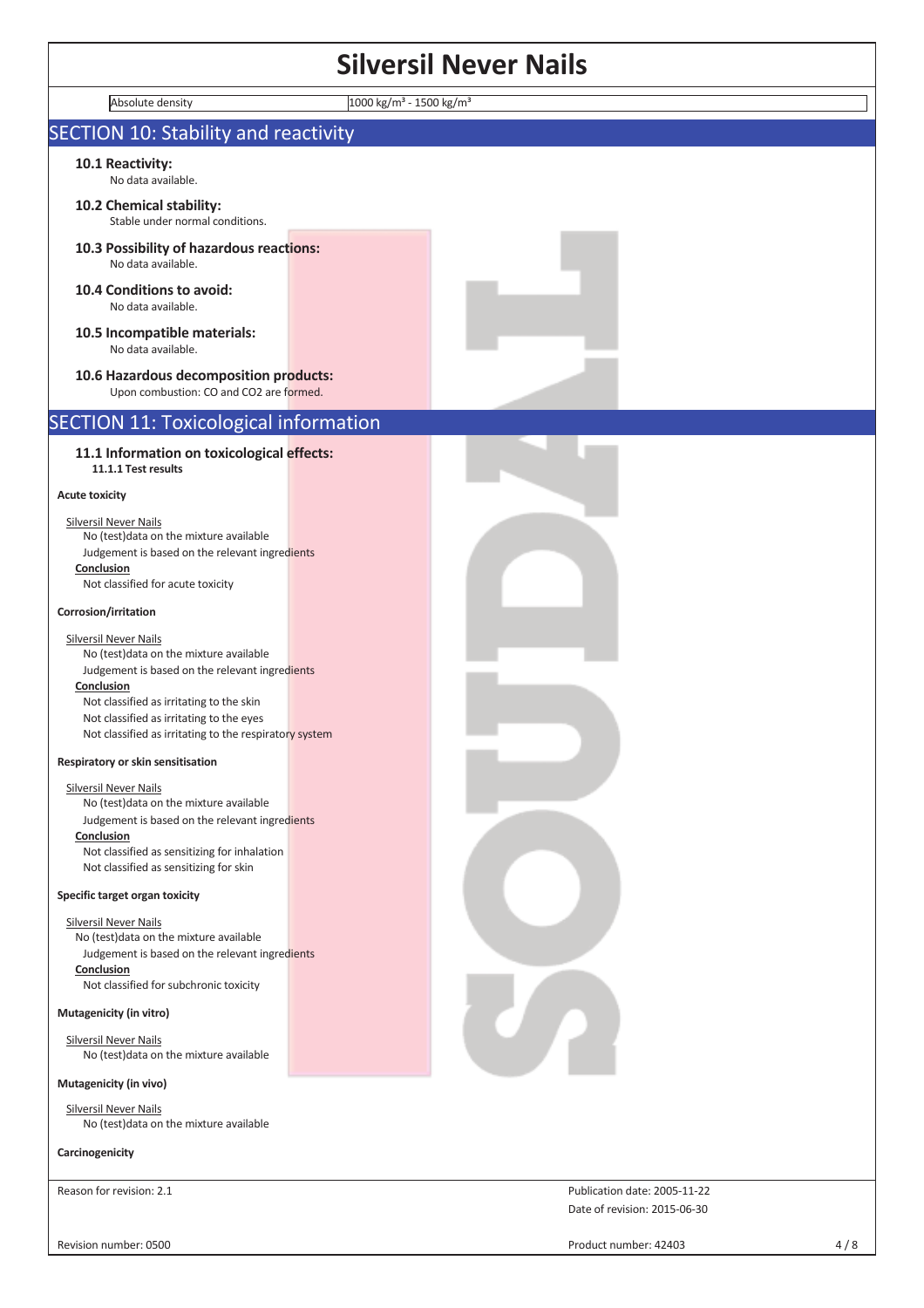|                                                                                                                                                                                                                                                                                                                                          |                                                                                                                                                                      | JII IVUVLI |                                                                                                                                                     |                              |  |
|------------------------------------------------------------------------------------------------------------------------------------------------------------------------------------------------------------------------------------------------------------------------------------------------------------------------------------------|----------------------------------------------------------------------------------------------------------------------------------------------------------------------|------------|-----------------------------------------------------------------------------------------------------------------------------------------------------|------------------------------|--|
| <b>Silversil Never Nails</b><br>No (test) data on the mixture available                                                                                                                                                                                                                                                                  |                                                                                                                                                                      |            |                                                                                                                                                     |                              |  |
| <b>Reproductive toxicity</b>                                                                                                                                                                                                                                                                                                             |                                                                                                                                                                      |            |                                                                                                                                                     |                              |  |
| <b>Silversil Never Nails</b><br>No (test) data on the mixture available<br>Judgement is based on the relevant ingredients<br><b>Conclusion CMR</b><br>Not classified for reprotoxic or developmental toxicity<br>Not classified for mutagenic or genotoxic toxicity<br>Not classified for carcinogenicity                                |                                                                                                                                                                      |            |                                                                                                                                                     |                              |  |
| <b>Toxicity other effects</b>                                                                                                                                                                                                                                                                                                            |                                                                                                                                                                      |            |                                                                                                                                                     |                              |  |
| <b>Silversil Never Nails</b><br>No (test) data on the mixture available                                                                                                                                                                                                                                                                  |                                                                                                                                                                      |            |                                                                                                                                                     |                              |  |
| Chronic effects from short and long-term exposure                                                                                                                                                                                                                                                                                        |                                                                                                                                                                      |            |                                                                                                                                                     |                              |  |
| <b>Silversil Never Nails</b><br>No effects known.                                                                                                                                                                                                                                                                                        |                                                                                                                                                                      |            |                                                                                                                                                     |                              |  |
| <b>SECTION 12: Ecological information</b>                                                                                                                                                                                                                                                                                                |                                                                                                                                                                      |            |                                                                                                                                                     |                              |  |
| 12.1 Toxicity:                                                                                                                                                                                                                                                                                                                           |                                                                                                                                                                      |            |                                                                                                                                                     |                              |  |
| <b>Silversil Never Nails</b><br>No (test) data on the mixture available                                                                                                                                                                                                                                                                  |                                                                                                                                                                      |            |                                                                                                                                                     |                              |  |
| Judgement is based on the relevant ingredients                                                                                                                                                                                                                                                                                           |                                                                                                                                                                      |            |                                                                                                                                                     |                              |  |
| Conclusion<br>Not classified as dangerous for the environment according to the criteria of Regulation (EC) No 1272/2008                                                                                                                                                                                                                  |                                                                                                                                                                      |            |                                                                                                                                                     |                              |  |
| 12.2 Persistence and degradability:                                                                                                                                                                                                                                                                                                      |                                                                                                                                                                      |            |                                                                                                                                                     |                              |  |
| Contains readily biodegradable component(s)                                                                                                                                                                                                                                                                                              |                                                                                                                                                                      |            |                                                                                                                                                     |                              |  |
| 12.3 Bioaccumulative potential:                                                                                                                                                                                                                                                                                                          |                                                                                                                                                                      |            |                                                                                                                                                     |                              |  |
| <b>Silversil Never Nails</b>                                                                                                                                                                                                                                                                                                             |                                                                                                                                                                      |            |                                                                                                                                                     |                              |  |
| Log Kow<br><b>Method</b>                                                                                                                                                                                                                                                                                                                 | <b>Remark</b>                                                                                                                                                        | Value      | <b>Temperature</b>                                                                                                                                  | <b>Value determination</b>   |  |
|                                                                                                                                                                                                                                                                                                                                          | Not applicable (mixture)                                                                                                                                             |            |                                                                                                                                                     |                              |  |
| <b>Conclusion</b><br>Does not contain bioaccumulative component(s)                                                                                                                                                                                                                                                                       |                                                                                                                                                                      |            |                                                                                                                                                     |                              |  |
| 12.4 Mobility in soil:<br>Contains component(s) that adsorb(s) into the soil                                                                                                                                                                                                                                                             |                                                                                                                                                                      |            |                                                                                                                                                     |                              |  |
| 12.5 Results of PBT and vPvB assessment:                                                                                                                                                                                                                                                                                                 |                                                                                                                                                                      |            | Does not contain component(s) that meet(s) the criteria of PBT and/or vPvB as listed in Annex XIII of Regulation (EC) No 1907/2006.                 |                              |  |
| 12.6 Other adverse effects:<br><b>Silversil Never Nails</b><br>Global warming potential (GWP)<br>None of the known components is included in the list of fluorinated greenhouse gases (Regulation (EC) No 517/2014)<br>Ozone-depleting potential (ODP)<br>Not classified as dangerous for the ozone layer (Regulation (EC) No 1005/2009) |                                                                                                                                                                      |            |                                                                                                                                                     |                              |  |
| <b>SECTION 13: Disposal considerations</b>                                                                                                                                                                                                                                                                                               |                                                                                                                                                                      |            |                                                                                                                                                     |                              |  |
| The information in this section is a general description. If applicable and available, exposure scenarios are attached in annex. Always use the relevant exposure<br>scenarios that correspond to your identified use.                                                                                                                   |                                                                                                                                                                      |            |                                                                                                                                                     |                              |  |
| 13.1 Waste treatment methods:<br>13.1.1 Provisions relating to waste<br>13.1.2 Disposal methods                                                                                                                                                                                                                                          | Waste material code (Directive 2008/98/EC, Decision 2000/0532/EC).<br>08 04 09). Can be considered as non-hazardous waste according to Regulation (EU) No 1357/2014. |            | 08 04 10 (wastes from MFSU of adhesives and sealants (including waterproofing products): waste adhesives and sealants other than those mentioned in |                              |  |
| Reason for revision: 2.1                                                                                                                                                                                                                                                                                                                 |                                                                                                                                                                      |            |                                                                                                                                                     |                              |  |
|                                                                                                                                                                                                                                                                                                                                          |                                                                                                                                                                      |            |                                                                                                                                                     | Publication date: 2005-11-22 |  |
|                                                                                                                                                                                                                                                                                                                                          |                                                                                                                                                                      |            |                                                                                                                                                     | Date of revision: 2015-06-30 |  |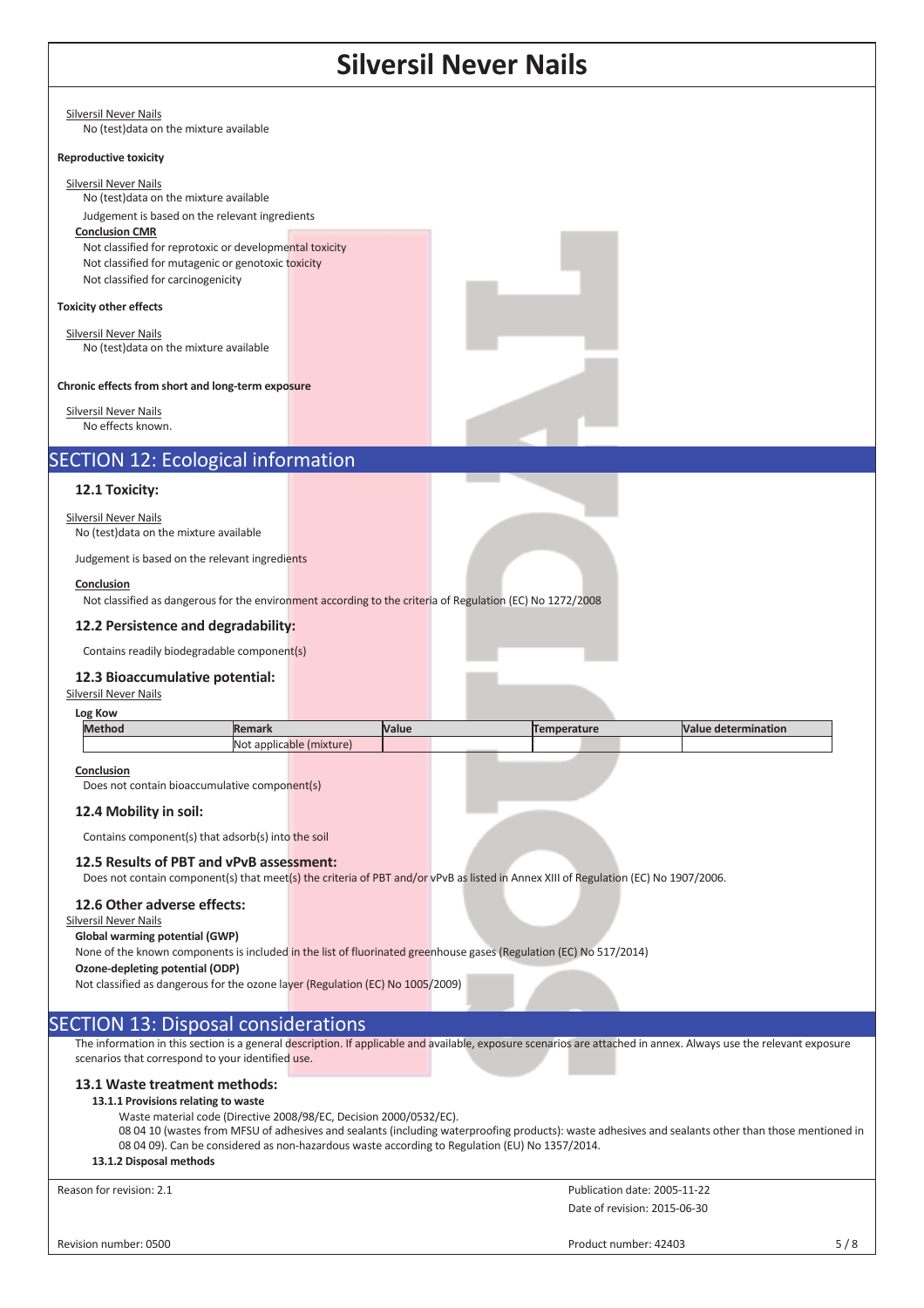Remove waste in accordance with local and/or national regulations. Remove to an authorized waste treatment plant.

#### **13.1.3 Packaging/Container**

Waste material code packaging (Directive 2008/98/EC). 15 01 02 (plastic packaging).

## SECTION 14: Transport information

## **Road (ADR)**

| 14.1 UN number:                                          |                              |  |
|----------------------------------------------------------|------------------------------|--|
| Transport                                                | Not subject                  |  |
| 14.2 UN proper shipping name:                            |                              |  |
| 14.3 Transport hazard class(es):                         |                              |  |
| Hazard identification number                             |                              |  |
| <b>Class</b>                                             |                              |  |
| Classification code                                      |                              |  |
|                                                          |                              |  |
| 14.4 Packing group:                                      |                              |  |
| Packing group                                            |                              |  |
| Labels                                                   |                              |  |
| 14.5 Environmental hazards:                              |                              |  |
| Environmentally hazardous substance mark                 | no                           |  |
| 14.6 Special precautions for user:                       |                              |  |
| Special provisions                                       |                              |  |
| Limited quantities                                       |                              |  |
|                                                          |                              |  |
| Rail (RID)                                               |                              |  |
| 14.1 UN number:                                          |                              |  |
| Transport                                                | Not subject                  |  |
| 14.2 UN proper shipping name:                            |                              |  |
| 14.3 Transport hazard class(es):                         |                              |  |
| Hazard identification number                             |                              |  |
| Class                                                    |                              |  |
| Classification code                                      |                              |  |
| 14.4 Packing group:                                      |                              |  |
| Packing group                                            |                              |  |
| Labels                                                   |                              |  |
| 14.5 Environmental hazards:                              |                              |  |
|                                                          |                              |  |
| Environmentally hazardous substance mark                 | no                           |  |
| 14.6 Special precautions for user:                       |                              |  |
| Special provisions                                       |                              |  |
| Limited quantities                                       |                              |  |
| <b>Inland waterways (ADN)</b><br>14.1 UN number:         |                              |  |
| Transport                                                | Not subject                  |  |
| 14.2 UN proper shipping name:                            |                              |  |
| 14.3 Transport hazard class(es):                         |                              |  |
| Class                                                    |                              |  |
| Classification code                                      |                              |  |
| 14.4 Packing group:                                      |                              |  |
| Packing group                                            |                              |  |
| Labels                                                   |                              |  |
| 14.5 Environmental hazards:                              |                              |  |
| Environmentally hazardous substance mark                 |                              |  |
|                                                          | пo                           |  |
| 14.6 Special precautions for user:<br>Special provisions |                              |  |
|                                                          |                              |  |
| Limited quantities                                       |                              |  |
| Sea (IMDG/IMSBC)                                         |                              |  |
| 14.1 UN number:                                          |                              |  |
|                                                          |                              |  |
| Transport                                                | Not subject                  |  |
| 14.2 UN proper shipping name:                            |                              |  |
| 14.3 Transport hazard class(es):                         |                              |  |
| Class                                                    |                              |  |
| 14.4 Packing group:                                      |                              |  |
| Packing group                                            |                              |  |
| Labels                                                   |                              |  |
| 14.5 Environmental hazards:                              |                              |  |
| Marine pollutant                                         |                              |  |
| Environmentally hazardous substance mark                 |                              |  |
|                                                          | no                           |  |
| Reason for revision: 2.1                                 | Publication date: 2005-11-22 |  |
|                                                          |                              |  |
|                                                          | Date of revision: 2015-06-30 |  |
|                                                          |                              |  |
|                                                          |                              |  |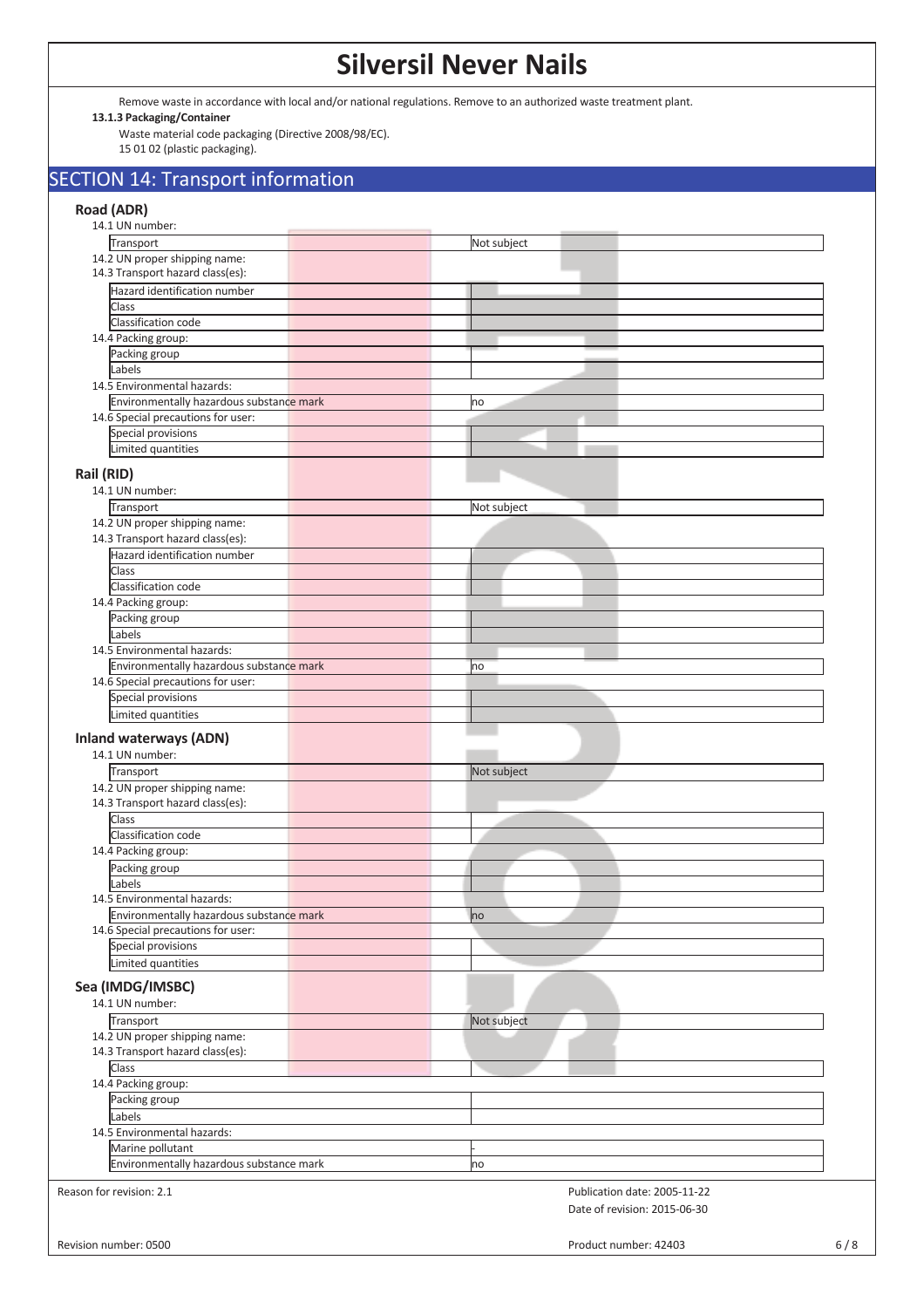|                                                                                                      |                                           | JIIVEI JII IVEVEI IVAIIS |                                                                                                                                                                                                                                                                                                                 |     |
|------------------------------------------------------------------------------------------------------|-------------------------------------------|--------------------------|-----------------------------------------------------------------------------------------------------------------------------------------------------------------------------------------------------------------------------------------------------------------------------------------------------------------|-----|
| 14.6 Special precautions for user:                                                                   |                                           |                          |                                                                                                                                                                                                                                                                                                                 |     |
| Special provisions                                                                                   |                                           |                          |                                                                                                                                                                                                                                                                                                                 |     |
| Limited quantities                                                                                   |                                           |                          |                                                                                                                                                                                                                                                                                                                 |     |
| 14.7 Transport in bulk according to Annex II of Marpol and the IBC Code:                             |                                           |                          |                                                                                                                                                                                                                                                                                                                 |     |
| Annex II of MARPOL 73/78                                                                             |                                           |                          |                                                                                                                                                                                                                                                                                                                 |     |
|                                                                                                      |                                           |                          |                                                                                                                                                                                                                                                                                                                 |     |
| Air (ICAO-TI/IATA-DGR)                                                                               |                                           |                          |                                                                                                                                                                                                                                                                                                                 |     |
| 14.1 UN number:                                                                                      |                                           |                          |                                                                                                                                                                                                                                                                                                                 |     |
| Transport                                                                                            |                                           | Not subject              |                                                                                                                                                                                                                                                                                                                 |     |
| 14.2 UN proper shipping name:<br>14.3 Transport hazard class(es):                                    |                                           |                          |                                                                                                                                                                                                                                                                                                                 |     |
| Class                                                                                                |                                           |                          |                                                                                                                                                                                                                                                                                                                 |     |
| 14.4 Packing group:                                                                                  |                                           |                          |                                                                                                                                                                                                                                                                                                                 |     |
| Packing group                                                                                        |                                           |                          |                                                                                                                                                                                                                                                                                                                 |     |
| Labels                                                                                               |                                           |                          |                                                                                                                                                                                                                                                                                                                 |     |
| 14.5 Environmental hazards:                                                                          |                                           |                          |                                                                                                                                                                                                                                                                                                                 |     |
| Environmentally hazardous substance mark                                                             |                                           | no                       |                                                                                                                                                                                                                                                                                                                 |     |
| 14.6 Special precautions for user:                                                                   |                                           |                          |                                                                                                                                                                                                                                                                                                                 |     |
| Special provisions                                                                                   |                                           |                          |                                                                                                                                                                                                                                                                                                                 |     |
| Passenger and cargo transport: limited quantities: maximum net quantity                              |                                           |                          |                                                                                                                                                                                                                                                                                                                 |     |
| per packaging                                                                                        |                                           |                          |                                                                                                                                                                                                                                                                                                                 |     |
| <b>SECTION 15: Regulatory information</b>                                                            |                                           |                          |                                                                                                                                                                                                                                                                                                                 |     |
|                                                                                                      |                                           |                          |                                                                                                                                                                                                                                                                                                                 |     |
| 15.1 Safety, health and environmental regulations/legislation specific for the substance or mixture: |                                           |                          |                                                                                                                                                                                                                                                                                                                 |     |
| <b>European legislation:</b>                                                                         |                                           |                          |                                                                                                                                                                                                                                                                                                                 |     |
| VOC content Directive 2010/75/EU                                                                     |                                           |                          |                                                                                                                                                                                                                                                                                                                 |     |
|                                                                                                      |                                           |                          |                                                                                                                                                                                                                                                                                                                 |     |
| <b>VOC content</b>                                                                                   |                                           | <b>Remark</b>            |                                                                                                                                                                                                                                                                                                                 |     |
| $0% - 1%$                                                                                            |                                           |                          |                                                                                                                                                                                                                                                                                                                 |     |
| $0 g/l - 22.5 g/l$                                                                                   |                                           |                          |                                                                                                                                                                                                                                                                                                                 |     |
| <b>National legislation The Netherlands</b>                                                          |                                           |                          |                                                                                                                                                                                                                                                                                                                 |     |
| <b>Silversil Never Nails</b>                                                                         |                                           |                          |                                                                                                                                                                                                                                                                                                                 |     |
| Waste identification (the                                                                            | LWCA (the Netherlands): KGA category 05   |                          |                                                                                                                                                                                                                                                                                                                 |     |
| Netherlands)                                                                                         |                                           |                          |                                                                                                                                                                                                                                                                                                                 |     |
| Waterbezwaarlijkheid                                                                                 | 11                                        |                          |                                                                                                                                                                                                                                                                                                                 |     |
| <b>National legislation Germany</b>                                                                  |                                           |                          |                                                                                                                                                                                                                                                                                                                 |     |
| <b>Silversil Never Nails</b>                                                                         |                                           |                          |                                                                                                                                                                                                                                                                                                                 |     |
| WGK                                                                                                  |                                           |                          | 1; Classification water polluting based on the components in compliance with Verwaltungsvorschrift wassergefährdender                                                                                                                                                                                           |     |
|                                                                                                      | Stoffe (VwVwS) of 27 July 2005 (Anhang 4) |                          |                                                                                                                                                                                                                                                                                                                 |     |
| <b>National legislation France</b>                                                                   |                                           |                          |                                                                                                                                                                                                                                                                                                                 |     |
| <b>Silversil Never Nails</b>                                                                         |                                           |                          |                                                                                                                                                                                                                                                                                                                 |     |
| No data available                                                                                    |                                           |                          |                                                                                                                                                                                                                                                                                                                 |     |
| <b>National legislation Belgium</b>                                                                  |                                           |                          |                                                                                                                                                                                                                                                                                                                 |     |
| <b>Silversil Never Nails</b>                                                                         |                                           |                          |                                                                                                                                                                                                                                                                                                                 |     |
| No data available                                                                                    |                                           |                          |                                                                                                                                                                                                                                                                                                                 |     |
|                                                                                                      |                                           |                          |                                                                                                                                                                                                                                                                                                                 |     |
| Other relevant data                                                                                  |                                           |                          |                                                                                                                                                                                                                                                                                                                 |     |
| Silversil Never Nails                                                                                |                                           |                          |                                                                                                                                                                                                                                                                                                                 |     |
| No data available                                                                                    |                                           |                          |                                                                                                                                                                                                                                                                                                                 |     |
| 15.2 Chemical safety assessment:                                                                     |                                           |                          |                                                                                                                                                                                                                                                                                                                 |     |
| No chemical safety assessment is required.                                                           |                                           |                          |                                                                                                                                                                                                                                                                                                                 |     |
|                                                                                                      |                                           |                          |                                                                                                                                                                                                                                                                                                                 |     |
| <b>SECTION 16: Other information</b>                                                                 |                                           |                          |                                                                                                                                                                                                                                                                                                                 |     |
| $(*)$ = INTERNAL CLASSIFICATION BY BIG                                                               |                                           |                          |                                                                                                                                                                                                                                                                                                                 |     |
| PBT-substances = persistent, bioaccumulative and toxic substances                                    |                                           |                          |                                                                                                                                                                                                                                                                                                                 |     |
| CLP (EU-GHS) Classification, labelling and packaging (Globally Harmonised System in Europe)          |                                           |                          |                                                                                                                                                                                                                                                                                                                 |     |
|                                                                                                      |                                           |                          | The information in this safety data sheet is based on data and samples provided to BIG. The sheet was written to the best of our ability and according to the                                                                                                                                                   |     |
|                                                                                                      |                                           |                          | state of knowledge at that time. The safety data sheet only constitutes a guideline for the safe handling, use, consumption, storage, transport and disposal                                                                                                                                                    |     |
|                                                                                                      |                                           |                          | of the substances/preparations/mixtures mentioned under point 1. New safety data sheets are written from time to time. Only the most recent versions                                                                                                                                                            |     |
|                                                                                                      |                                           |                          | may be used. Old versions must be destroyed. Unless indicated otherwise word for word on the safety data sheet, the information does not apply to<br>substances/preparations/mixtures in purer form, mixed with other substances or in processes. The safety data sheet offers no quality specification for the |     |
|                                                                                                      |                                           |                          | substances/preparations/mixtures in question. Compliance with the instructions in this safety data sheet does not release the user from the obligation to                                                                                                                                                       |     |
|                                                                                                      |                                           |                          | take all measures dictated by common sense, regulations and recommendations or which are necessary and/or useful based on the real applicable                                                                                                                                                                   |     |
|                                                                                                      |                                           |                          | circumstances. BIG does not guarantee the accuracy or exhaustiveness of the information provided and cannot be held liable for any changes by third                                                                                                                                                             |     |
| parties. This safety data sheet                                                                      |                                           |                          |                                                                                                                                                                                                                                                                                                                 |     |
| Reason for revision: 2.1                                                                             |                                           |                          | Publication date: 2005-11-22                                                                                                                                                                                                                                                                                    |     |
|                                                                                                      |                                           |                          | Date of revision: 2015-06-30                                                                                                                                                                                                                                                                                    |     |
|                                                                                                      |                                           |                          |                                                                                                                                                                                                                                                                                                                 |     |
| Revision number: 0500                                                                                |                                           |                          | Product number: 42403                                                                                                                                                                                                                                                                                           | 7/8 |